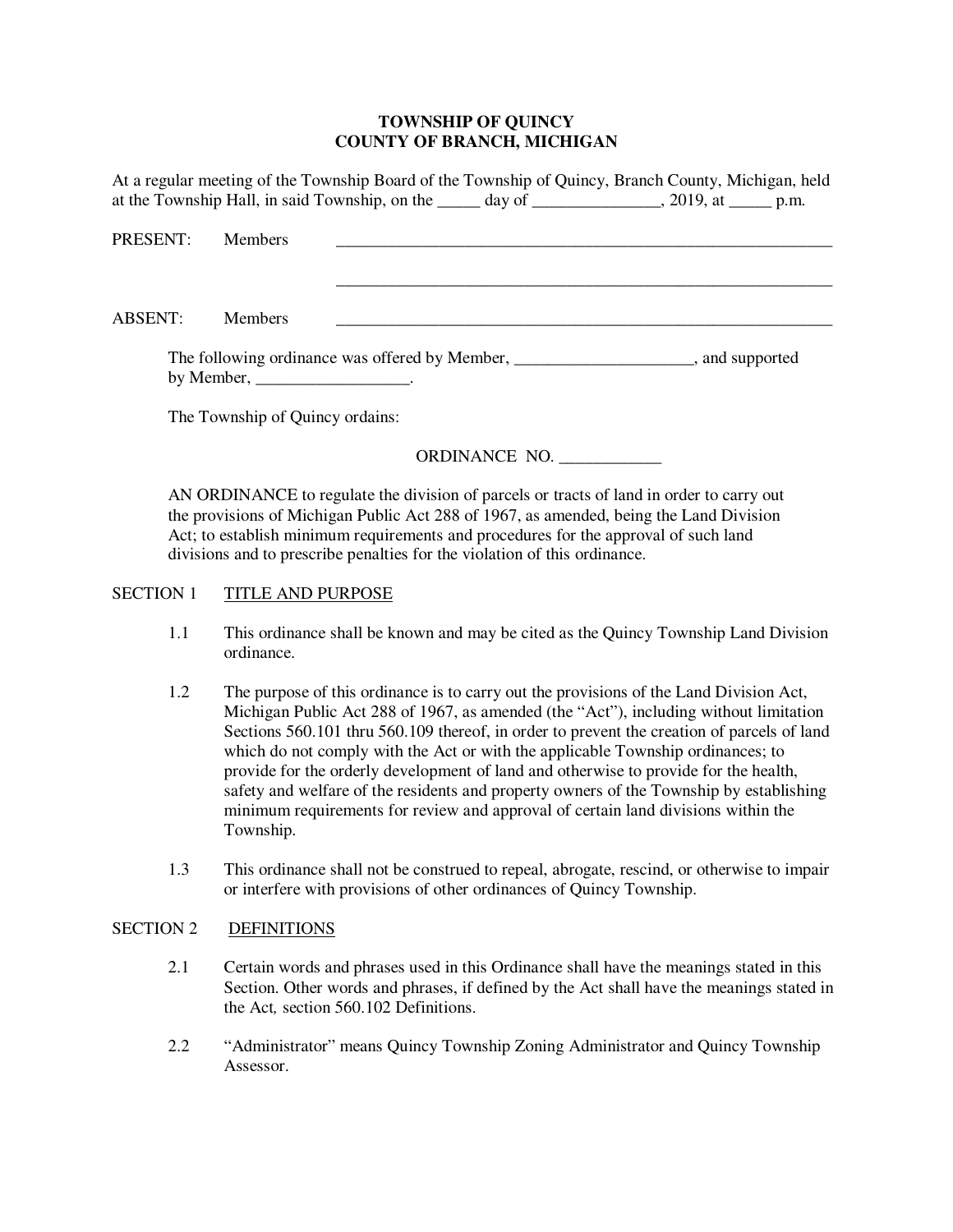- 2.3 "Division" or "land division" means the partitioning or splitting of a parcel or tract of land by the proprietor thereof or by his or her heirs, executors, administrators, legal representatives, successors or assigns for the purpose of sale, or lease of more than one year, or of building development that results in one or more parcels of less than 40 acres or the equivalent (as defined in the Act), and that satisfies the requirements of Section 108 and 109 of the Act. Division does not include a property transfer between two or more adjacent parcels, if the propert*y* taken from one parcel is added to an adjacent parcel**;** any resulting parcel shall not be considered a building site unless the parcel conforms to the requirements of this act or the requirements of the Quincy Township Zoning Ordinance*.*
- 2.4 "Exempt split" means the partitioning or splitting of a parcel or tract of land by the proprietor thereof or by his or her heirs, executors, administrators, legal representatives, successors or assigns that does not result in one or more parcels of less than 40 acres or the equivalent. For a property transfer between two or more adjacent parcels, if the property taken from one parcel is added to an adjacent parcel, any resulting parcel shall not be considered a building site unless the parcel conforms to the requirements of this act or the requirements of the Quincy Township Zoning Ordinance.
- 2.5 "Parcel" means a continuous area or acreage of land which can be described as stated in Section 102(g) of the Act.
- 2.6 "Parent Parcel" or "parent tract" means a parcel or tract, respectively, lawfully in existence on March 31, 1997.
- 2.7 "Subdivide" or "subdivision" means the partitioning or splitting of a parcel or tract of land by the proprietor thereof or by his or her heirs, executors, administrators, legal representatives, successors, or assigns for the purpose of sale, or lease of more than 1 year, or of building development that results in 1 or more parcels of less than 40 acres or the equivalent, and that is not exempted from the platting requirements of the act by section 108 and 109. "Subdivide" or "subdivision" does not include a property transfer between two or more adjacent parcels, if the property taken from one parcel is added to an adjacent parcel; and any resulting parcel shall not be considered a building site unless the parcel conforms to the requirements of this act or the requirements of the Quincy Township Zoning Ordinance
- 2.8 "Accessible", in reference to a parcel means that the parcel meets one or both of the following requirements: 1) Has an area where a driveway provides vehicular access to an existing road or street or has an area where a driveway can provide vehicular access to an existing road or street and meet all such applicable location standards of the state transportation department or county road commission. 2) Is served by an existing easement or a proposed easement that provides vehicular access to an existing road or street and that meets all applicable location standards of the state transportation department or county road commission.
- 2.9 "Resulting parcel(s)" means one or more parcels which result from a land division
- 2.10 "Tract" means two or more parcels that share a common property line and are under the same ownership.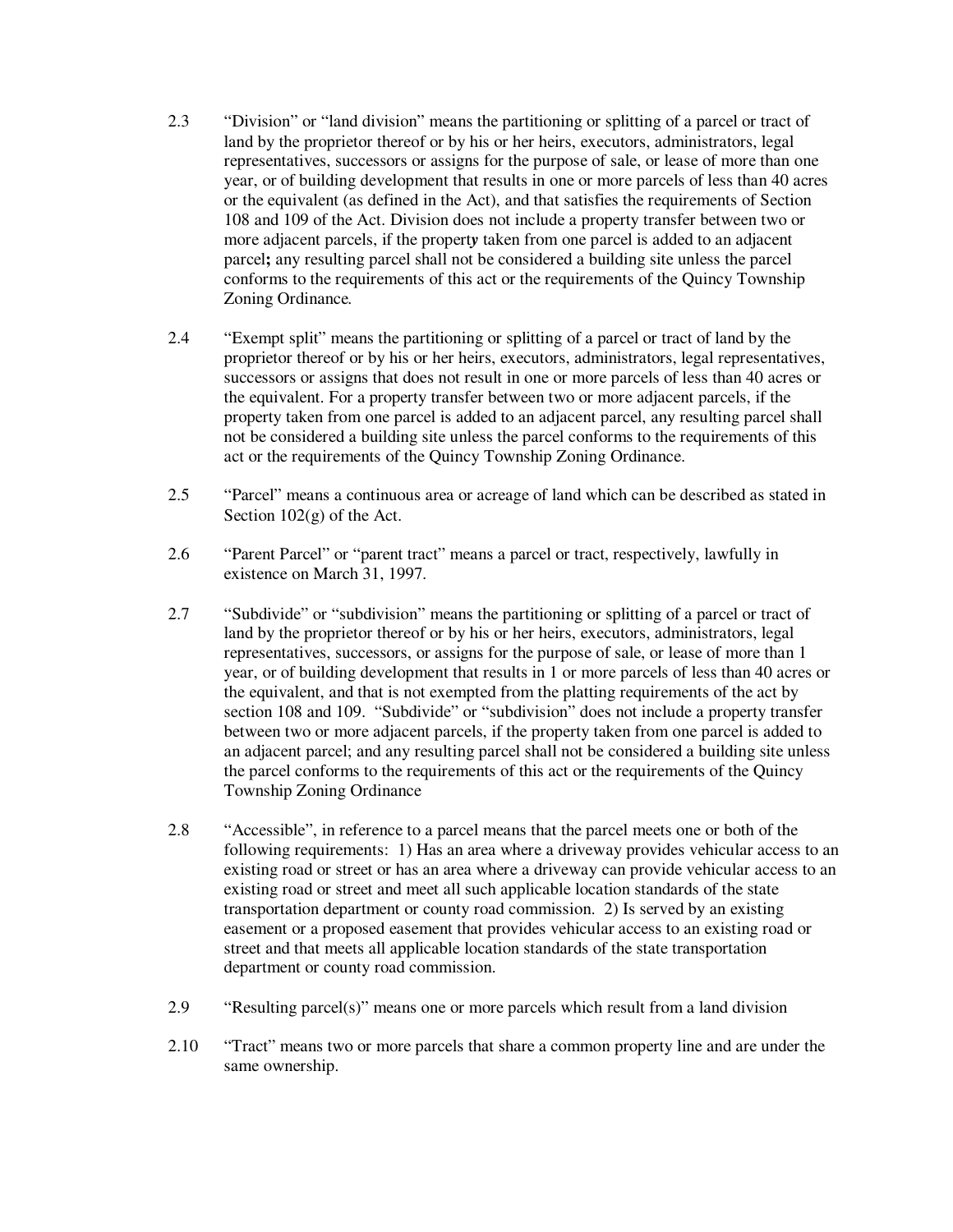2.11 "Forty acres or the equivalent" means 40 acres, a quarter-quarter section containing not less than 30 acres, or a government lot containing not less than 30 acres.

#### SECTION 3 LAND DIVISION APPROVAL REQUIRED

- 3.1 Any partitioning or splitting of land which requires the approval of the Township in order to qualify as a land division under the Act shall satisfy the requirements of Sections 4 and 5 and other applicable provisions of this Ordinance.
- 3.2 The following shall be exempted from these land division requirements:
	- a. A parcel proposed for subdivision located in a recorded plat pursuant to the State Land Division Act (These will be handled by the Quincy Township board pursuant to the Platted Subdivision Ordinance)
	- b. A recorded plat proposed to be divided in accordance with the State Land Division Act
	- c. An exempt split as defined in this ordinance

# SECTION 4 APPLICATION FOR LAND DIVISION APPROVAL

- 4.1 A proposed land division shall be filed with the Administrator and shall include the following:
	- a. Per PA23 of 2019, Sec 109(1)(i)1, submit Branch County Treasurer's Tax Certification, stating all property taxes and special assessments due on this parcel or tract subject to the proposed division for the five (5) years preceding the date of the application have been paid*.*
	- b. A completed application, on such written form as the Township may provide, including any exhibits described therein.
	- c. Proof of ownership interest in the land which is the subject of the proposed division, or written consent to the application, signed by the owner of such land.
	- d. A parcel map drawn to scale or survey that includes: the parent parcel, proposed divisions, and remaining parent parcel; an accurate legal description of the parent parcel, each proposed division, and remaining parent parcel; boundary lines; dimensions; and the accessibility of each division for automobile traffic and public utilities.
	- e. The requirements of subparagraph (d) do not apply to any resulting parcel which is 40 acres or larger, as long as such parcel satisfies the requirements of Section 5.1(b) below.
	- f. Proof of release from Mortgage Company, PA116 (Farmland Preservation), PA260 (Qualified Ag land that continues to be Qualified Ag land), and any other interested parties that may be applicable.
	- g. Other information reasonably required by the Administrator in order to determine whether the proposed land division qualifies for approval. Payment of the application fee and other applicable fees and charges established by resolution of the Township Board.
	- h. Other requirements that may arise from changes to the Land Division Act (Michigan Public Act 288 of 1967, as amended).
	- i. Payment of the application fee and other applicable fees and charges established by resolution of the Township Board.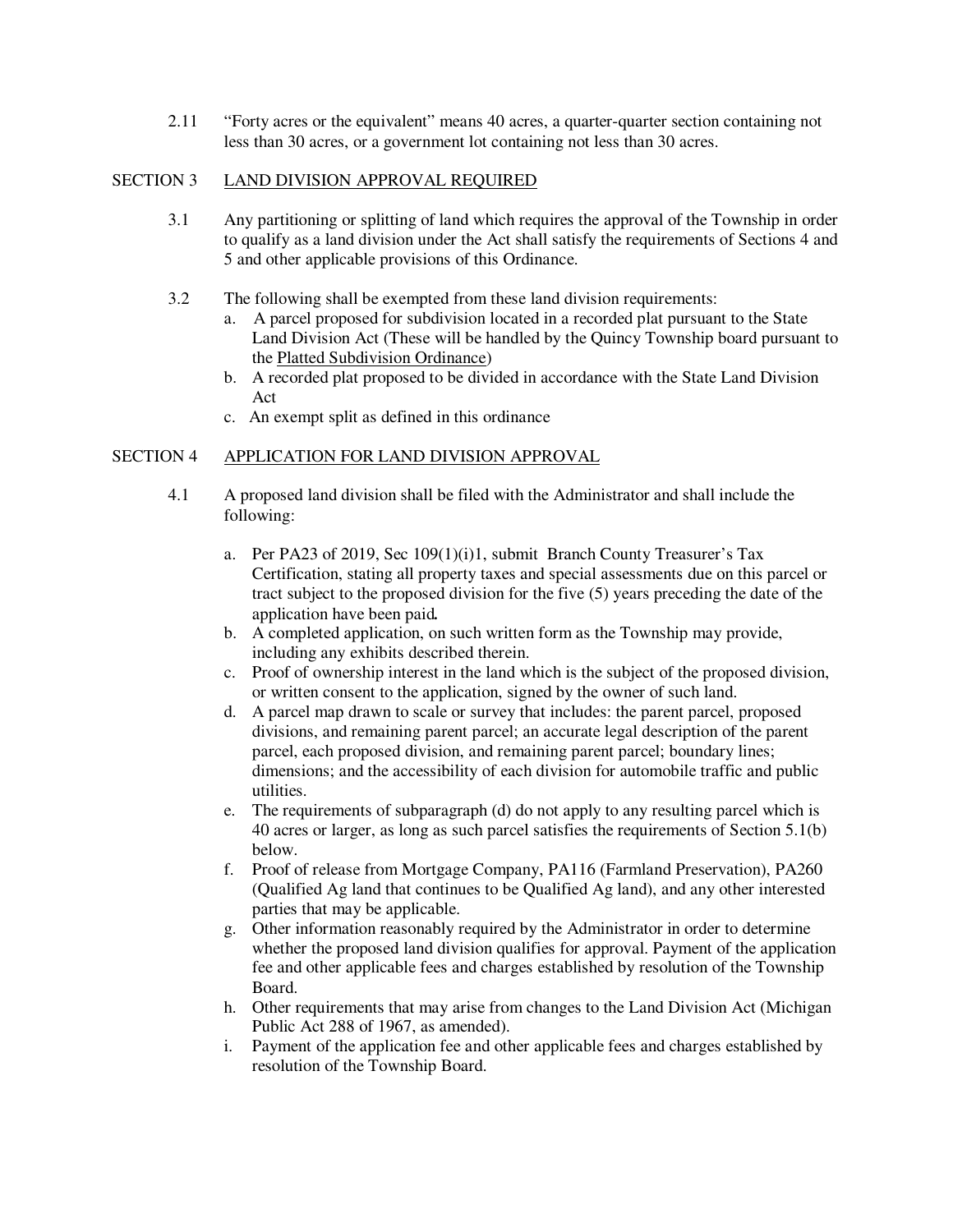4.2 A proposed division shall not be considered filed with the Township, nor shall the time period stated in subsection 5.3 commence, until all the requirements for an application for land division approval have been complied with.

# SECTION 5 MINIMUM REQUIREMENTS FOR APPROVAL OF LAND DIVISIONS

- 5.1 A proposed land division shall be approved by the Administrator upon satisfaction of all of the following requirements:
	- a. The application meets all requirements of Section 4.
	- b. Each resulting parcel shall have a means of vehicular access to an existing street or road from an existing or proposed driveway or access easement. Such means of access shall comply with all applicable location standards of the governmental authority having jurisdiction of the existing street or road. If a driveway or access easement does not lawfully exist at the time a division is proposed, the applicant shall also comply with the requirements of subsection 5.2.
	- c. The proposed division, together with any previous division(s) of the same parent parcel or parent tract, shall not result in a number of resulting parcels that is greater than that permitted under Section 108 of the Act.
	- d. Each resulting parcel that is a development site (as defined in the Act) shall have adequate easements for public utilities from the resulting parcel to existing public utility facilities.
	- e. Each resulting parcel shall have the depth to width ratio specified by the township zoning ordinance for the zoning district(s) in which the resulting parcel is located. If the Township zoning ordinance does not specify a depth to width ratio, each resulting parcel which is 10 acres or less in area shall have a depth which is not more than four times the width of the parcel. The width and depth of the resulting parcel shall be measured in the same manner by the Township zoning ordinance for the measuring of the minimum width and maximum depth of parcels.
	- f. All resulting parcels to be created by the proposed land division(s) shall fully comply with the applicable lot area and lot width requirements of the Township zoning ordinance for the zoning district(s) in which the resulting parcels are located.
- 5.2 If a means of vehicular access to a resulting parcel does not lawfully exist at the time a land division is applied for the proposed division shall not be approved unless the following requirements are satisfied:
	- a. If a driveway is proposed as a means of access, each resulting parcel shall have an area where a driveway will lawfully provide vehicular access in compliance with applicable Township ordinances.
	- b. If an easement is proposed as a means of access, the proposed easement shall be in writing and signed by the owner of the parcel(s) within which the easement is to be located. Such easement shall provide a lawful means of access over and across such parcel(s) in compliance with applicable Township ordinances.
	- c. If a new public road or street is proposed as a means of access, the applicant shall provide proof that the road authority having jurisdiction has approved the proposed layout and construction design of the road or street and utility easements and drainage facilities associated therewith.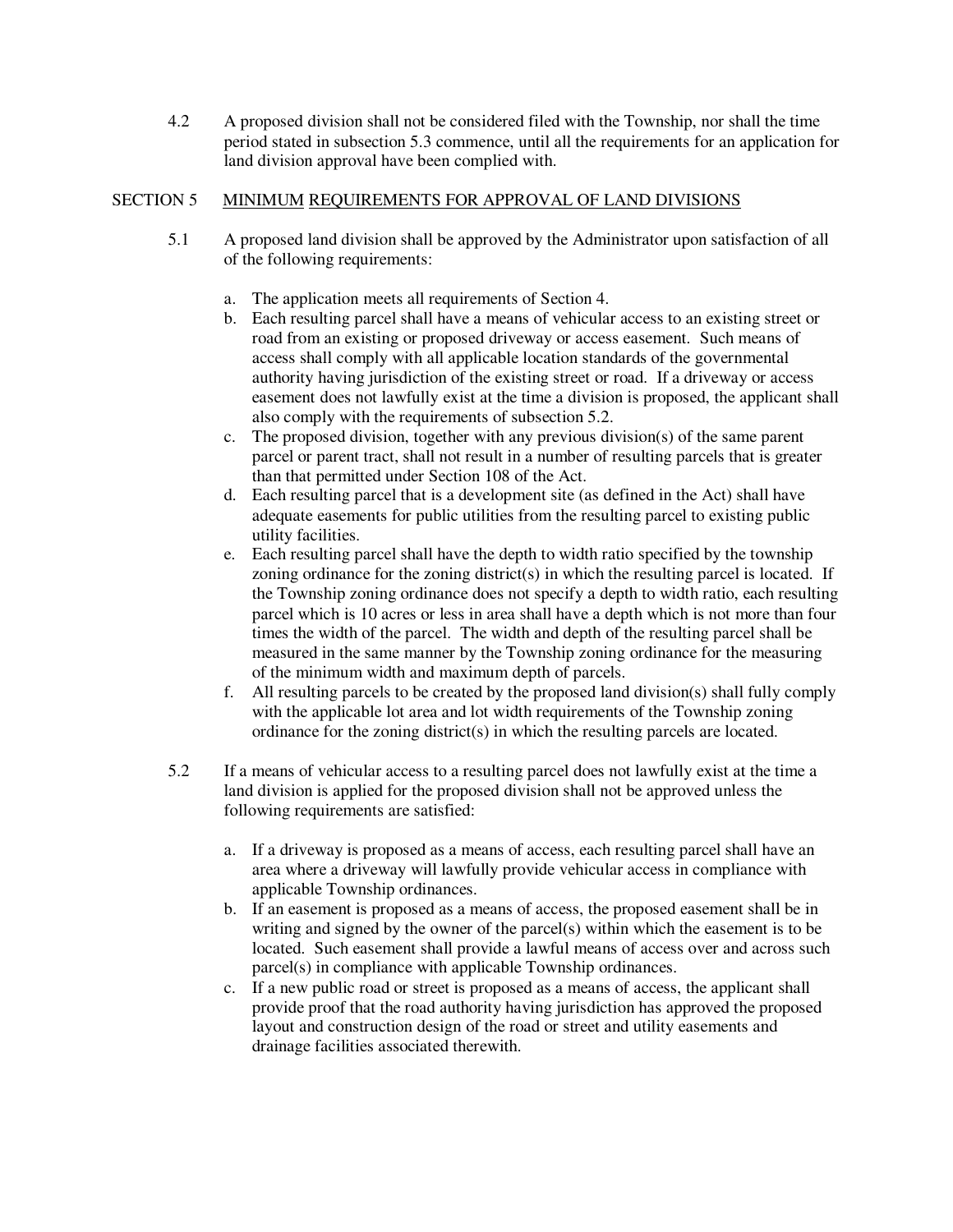- 5.3 The Administrator shall approve or disapprove a proposed land division within 45 days after the complete filing of the proposed division with the Administrator, and shall provide the applicant with written notice of such approval or disapproval. If disapproved, the Administrator shall provide the applicant with a description of the reasons for disapproval. Any notice of approval for a resulting parcel of less than one acre in size shall contain a statement that the Township is not liable if a building permit is not issued for the parcel for the reason that the parcel fails to satisfy the requirements of Section 109a of the Act, including approval of on-site water supply and on-site sewage disposal under the standards set forth in Section  $105(g)$  of the Act.
- 5.4 An applicant aggrieved by the decision of the Administrator may, within 30 days of the decision, file a written appeal of the decision to the Township Board, which shall consider and decide the appeal by a majority vote of the members present and voting at a public meeting. At least 15 days' written notice of the date, time and place of the meeting at which the appeal is to be considered shall be given to the applicant by regular, first-class mail, directed to the applicant's address as shown in the application or in the written appeal. The Township Board may affirm or reverse the decision of the Administrator, in whole or in part, and its decision shall be final.

#### SECTION 6 APPROVAL OF LAND DIVISIONS

- 6.1 The Administrator shall maintain a record of all land divisions approved by the Township.
- 6.2 A decision approving a land division shall be effective for not more than 180 days after approval by the Administrator or, if appealed, by the Township Board, unless either of the following requirements is satisfied within such 180-day period:
	- a. A deed or other recordable instrument of conveyance, accurately describing the resulting parcel(s) other than the remainder of the parent parcel or parent tract retained by the applicant, shall be recorded with the county register of deeds and a true copy thereof, showing proof of such recording, shall be filed with the Administrator, or
	- b. A survey accurately showing the resulting parcel(s) shall be recorded with the county register of deeds and a true copy thereof, showing proof of such recording, shall be filed with the Administrator. Such survey shall comply with the minimum requirements of Public Act 132 of 1970, as amended.

 If neither paragraph (a) nor paragraph (b) is satisfied, such land division shall, without further action on the part of the Township, be deemed revoked and of no further effect after the  $180<sup>th</sup>$  day following such approval by the Administrator or, is appealed, by the Township Board.

6.3 All deeds and other recordable instruments of conveyance and all surveys in compliance with Section 5.1 shall be reviewed by the Administrator in order to determine their conformity with the approved parcel map. The Administrator shall mark the date of approval of the proposed land division on all deeds, other recordable instruments of conveyance and surveys which are in conformity with the approved parcel map and which otherwise comply with the requirements of this ordinance. Such documents shall be maintained by the Administrator in the Township record of the approve land division.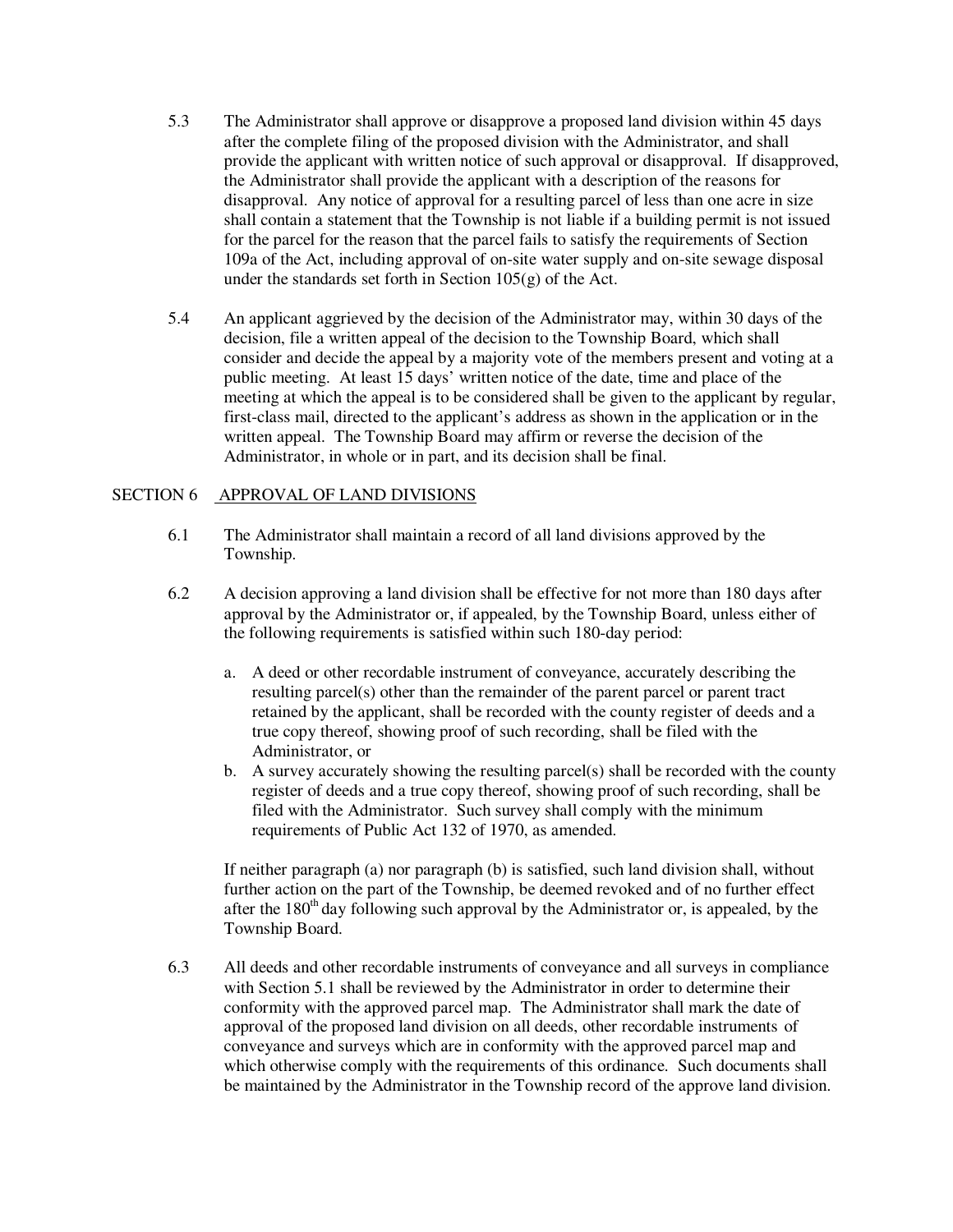- 6.4 The approval of a land division shall not, of itself, constitute an approval or permit required under other applicable Township ordinances. An approval of a division is not a determination that the resulting parcels comply with other Township ordinances or regulations.
- 6.5 Any parcel created inconsistent with or in violation of this ordinance, where approval hereunder is required, shall not be eligible for issuance of building permits, zoning ordinance approvals or other land use or building approvals under other Township ordinances, nor shall any such parcel be established as a separate parcel on the tax assessment roll.

# SECTION 7 PENALTIES AND OTHER REMEDIES

7.1 Anyone violating any provision of the Quincy Township Land Division Ordinance is responsible for a municipal civil infraction, subject to the payment of a civil fine of not less than \$50, plus costs and other sanctions, for each infraction. A second infraction within six months shall subject the violator to payment of a civil fine of not less than \$100, plus costs and other sanctions. A third, or more, infraction within six months of the previous infraction shall be subject to a fine of not less than \$250*,* plus costs and other sanctions.

# SECTION 8 SEVERABILITY

8.1 The provisions of this ordinance are hereby declared to be severable and if any clause, sentence, word, section*,* or provision is declared void or unenforceable for any reason by any court of competent jurisdiction, it shall not affect any portion of this ordinance other than said part or portion thereof.

#### SECTION 9 REPEAL

9.1 All ordinances or parts of ordinances in conflict with this ordinance are hereby repealed, more specifically Ordinance # \_\_\_\_\_\_\_\_\_\_, except that this ordinance shall not be construed to repeal any provision in the Quincy Township Zoning Ordinance or County Building Codes.

#### SECTION 10 EFFECTIVE DATE

This ordinance shall become effective 30 days after its publication or 30 days after the publication of a summary of its provisions in a local newspaper of general circulation.

AYES: MEMBERS:

NAYS; MEMBERS:

ORDINANCE DECLARED ADOPTED ORDINANCE EFFECTIVE \_\_\_\_\_\_\_\_\_\_\_\_\_\_\_\_\_\_\_\_\_\_\_\_\_\_\_\_

 $\overline{\phantom{a}}$  , and the contract of the contract of the contract of the contract of the contract of the contract of the contract of the contract of the contract of the contract of the contract of the contract of the contrac Quincy Township Clerk